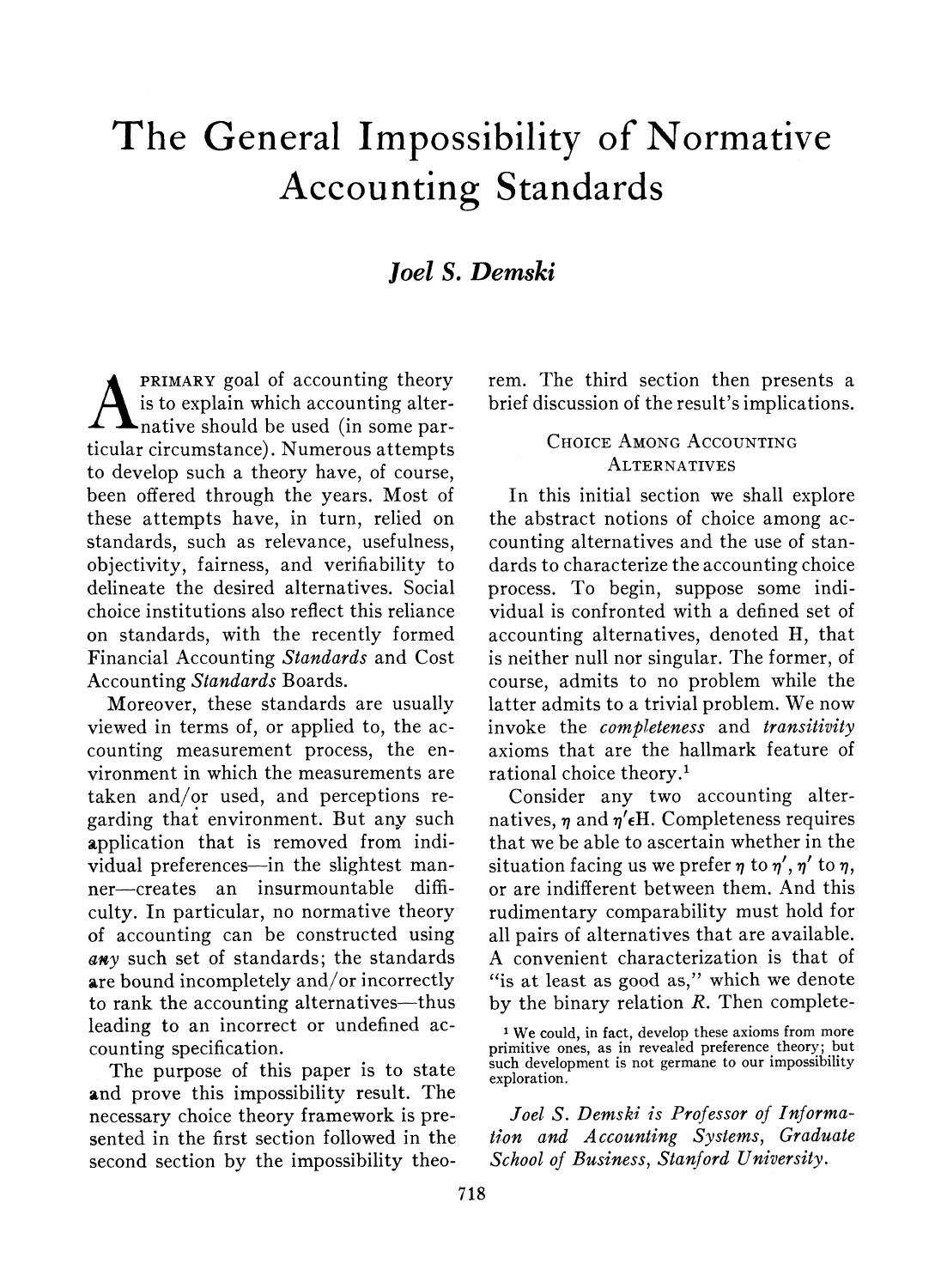ness requires that  $\eta R\eta'$ ,  $\eta' R\eta$ , or both for all  $n, n' \in H$ .<sup>2</sup>

Now consider any three alternatives *n*.  $\eta'$ , $\eta''$ **eH** where  $\eta R\eta'$  and  $\eta' R\eta''$ . Transitivity **requires that, under these conditions,**   $\eta R\eta''$ . If historical cost is deemed at least **as good as current cost and current cost is deemed at least as good as price level adjusted historical cost, then historical cost is at least as good as its price level adjusted counterpart.** 

**If, then, we elect to view accounting issues in terms of selecting or specifying an alternative that ought to be used, we must be able to say which of two alternatives is the better (or whether they are indifferent). Otherwise, we cannot hope to resolve accounting issues. These comparisons should also be transitive.3 Otherwise, needless consumption of resources may re**sult. Suppose, for example, that  $nRn'$ .  $\eta' R \eta''$ , but not  $\eta R \eta''$ . We might, in this **intransitive setting, pay z dollars to**  switch from  $\eta''$  to  $\eta'$ , another z dollars to switch from  $\eta'$  to  $\eta$ , and another z dollars to switch from  $\eta$  to  $\eta''$ . This ensures the **status quo, at a cost of 3z dollars, and hardly seems satisfactory.** 

**Completeness and transitivity are, in fact, sufficient to explore a variety of issues, including questions relating to the existence of at least one most preferred alternative. But since accounting alternatives relate to information system alternatives, we can develop a far more revealing framework by invoking additional axioms sufficient to ensure the expected utility hypothesis. We shall, that is, make additional assumptions that ensure existence of utility and probability functions such that the ordering relation R can be represented by the expected utility associated with any particular course of action. This has the advantage of being specific about the use of accounting information, with only a minor decrease in generality.** 

**Specifically, we now adopt the Savage Axioms4 to ensure that the ordering relation, R. admits to a subjective belief and preference factoring such that the accounting alternative providing the maximum expected value of utility is the most preferred alternative. Denote the prefer**ence, or utility, factoring  $U(\cdot)$  and the belief, or probability, factoring  $\Phi(\cdot)$ .

**To characterize further this expected utility description, we also adopt the conventional specification of an uncertain choice problem. The individual will ulti**mately select some action  $a \in A$  and subse**quently observe consequence xeX. Initially, however, he selects accounting alternative**  $\eta \in H$ **; signal**  $\gamma \in V$  **is then produced.** If, upon receipt of signal  $\nu$ , action  $a \in A$  is taken, and state seS actually obtains, the consequence will be  $x = p(s, a, \eta)$ , where we include *n* in the outcome function do**main to represent the cost of the account**ing alternative chosen. The  $p(\cdot)$  function **is, without loss of generality, completely known; and the probability of observing**  state  $s \in S$  given receipt of signal  $\gamma$  from accounting alternative  $\eta$  is denoted by  $\Phi(s|\gamma,\eta)$ . Also, let  $\Phi(\gamma|\eta)$  denote the prob**ability of observing signal y if alternative -q is selected. Finally, to avoid regularity difficulties, we assume both Y and S to be finite.** 

**Now, upon receipt of signal y, the most preferred action maximizes conditional expected utility:**<sup>5</sup>

$$
E(U \mid y, \eta, a_y^*)
$$
  
= 
$$
\max_{a \in A} \sum_{s \in S} U(p(s, a, \eta)) \Phi(s \mid y, \eta)
$$
 (1)

<sup>2</sup>  $\eta$  preferred to  $\eta'$ , then, is  $\eta R\eta'$  but not  $\eta' R\eta$ .

**<sup>3</sup>One notable exception here is a multiperson setting where we rely on game theory. See R. Wilson, "A Game Theoretic Analysis of Social Choice," in B. Lieberman** 

**Ed., Social Choice (Gordon and Breach, 1971). <sup>4</sup>L. Savage, The Foundations of Statistics (Wiley, 1954).** 

**<sup>6</sup>We naturally assume here and throughout the paper that all indicated maxima exist. A continuous expected value of utility function and nonempty compact choice set are, of course, sufficient to ensure existence.**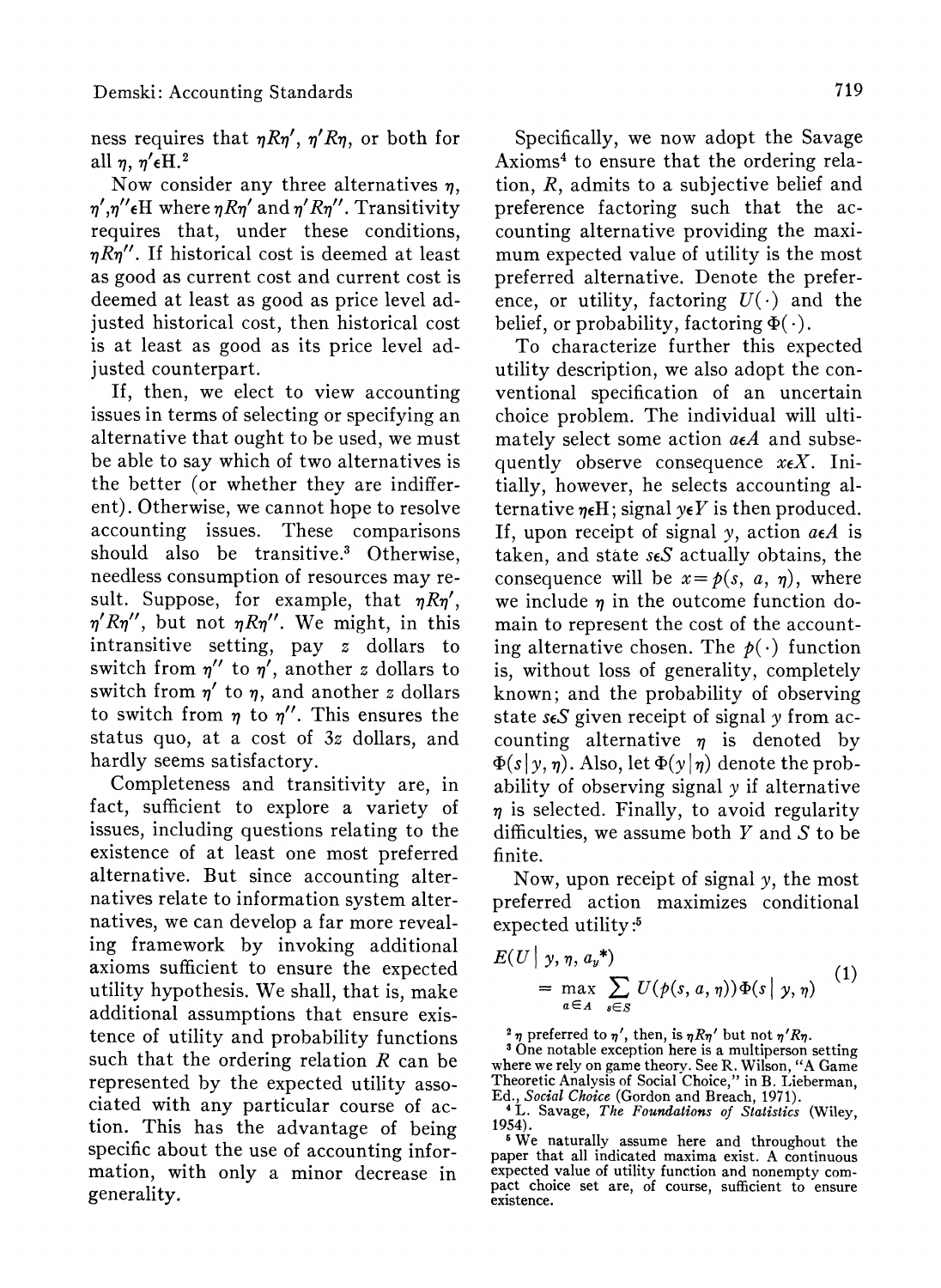$$
E(U \mid \eta^*)
$$
  
= 
$$
\max_{\eta \in \mathcal{X}} \sum_{y \in Y} E(U \mid y, \eta, a_y^*) \Phi(y \mid \eta)
$$
 (2)

**Observe that this characterization of the choice, or specification, of an accounting alternative is but an expected utility variant of the situation initially discussed. We provide for comparison of any pair of alternatives; and our comparisons are transitive. We place these comparisons in an expected utility format simply because it is convenient.** 

**Reliance on standards to specify the most preferred accounting alternative follows a somewhat different tack. The purpose is to select the preferred alternative, but the method of analysis does not rely on subjective opinions and preferences regarding outcomes; rather, it relies on extrinsic properties of the accounting alternatives per se. The authors of ASOBAT, for example, state:** 

**These standards provide criteria to be used in evaluating potential accounting information. They constitute a basis for inclusion or exclusion of data as accounting information. If these criteria, taken as a whole, are not adequately met, the information is unacceptable. On the other hand, economic data which adequately fulfill these criteria represent accounting material that must be considered for reporting.6** 

**One way of characterizing this standards, or criteria, approach is to regard the standards as reflecting the basic qualities of the accounting alternatives irrespective of the individual's beliefs or preferences. For example, objectivity refers to the accounting measurement process per se; similarly, usefulness and relevance refer to the partition induced by the system, irrespective of its cost.** 

**To make this precise, we now assume,**  without loss of generality, that each  $\eta \in H$ *partitions* the state set. That is, for all  $\eta \in H$ 

 $\bigcup_{v \in Y} E_v = S$  and  $v \cap v' = \emptyset$  for all v,  $v' \in Y$ , where  $Y_n$  denotes the set of all  $v \in Y$  with  $\Phi(\nu|\eta) > 0$ . This has the convenient effect **of placing all recording, transmission, and similar errors in the state partition; and it allows viewing the information system as**  defining a function from S *into Y*:  $v = n(s)$ .

**Within this framework, the standards are viewed as defining a function, m, from H** into the real line such that  $m(\eta) > m(\eta')$ if and only if  $nRn'$ . That is, the standards **are used to single out a most preferred alternative. Using the standards, we are able to compare any two accounting alternatives and decide which of the two is superior or whether they are equally desirable. Presumably, the comparisons are also transitive.** 

**One way of describing such a choice process, which we adopt, is to view the standards as providing a hypothetical numerical ranking for each of the alternatives. Note, however, that the domain of this**  ranking function is limited to H itself, with**out any reference to the individual's preferences and beliefs.** 

**A fundamental question now arises: does any such function, m(.), exist? In selected settings the answer is, no doubt, affirmative. But, in general, the answer is negative. This is discussed below.** 

# **THE IMPOSSIBILITY RESULT**

**In this section we formally state the assertion that, in general, no set of standards exists that will single out the most preferred accounting alternative without specifically incorporating the individual's beliefs and preferences. We shall focus on an**  arbitrary set of  $i = 1, \dots, I$  individuals, **and assume each to be Savage rational. Then individual i's action choice problem**  is described by state set  $S_i$ , action set  $A_i$ , outcome function  $p_i(\cdot)$ , utility function  $U_i(\cdot)$  and probability measure  $\Phi_i(\cdot)$ . We

**<sup>6</sup>A Statement of Basic Accounting Theory (American Accounting Association, 1966), p. 8.**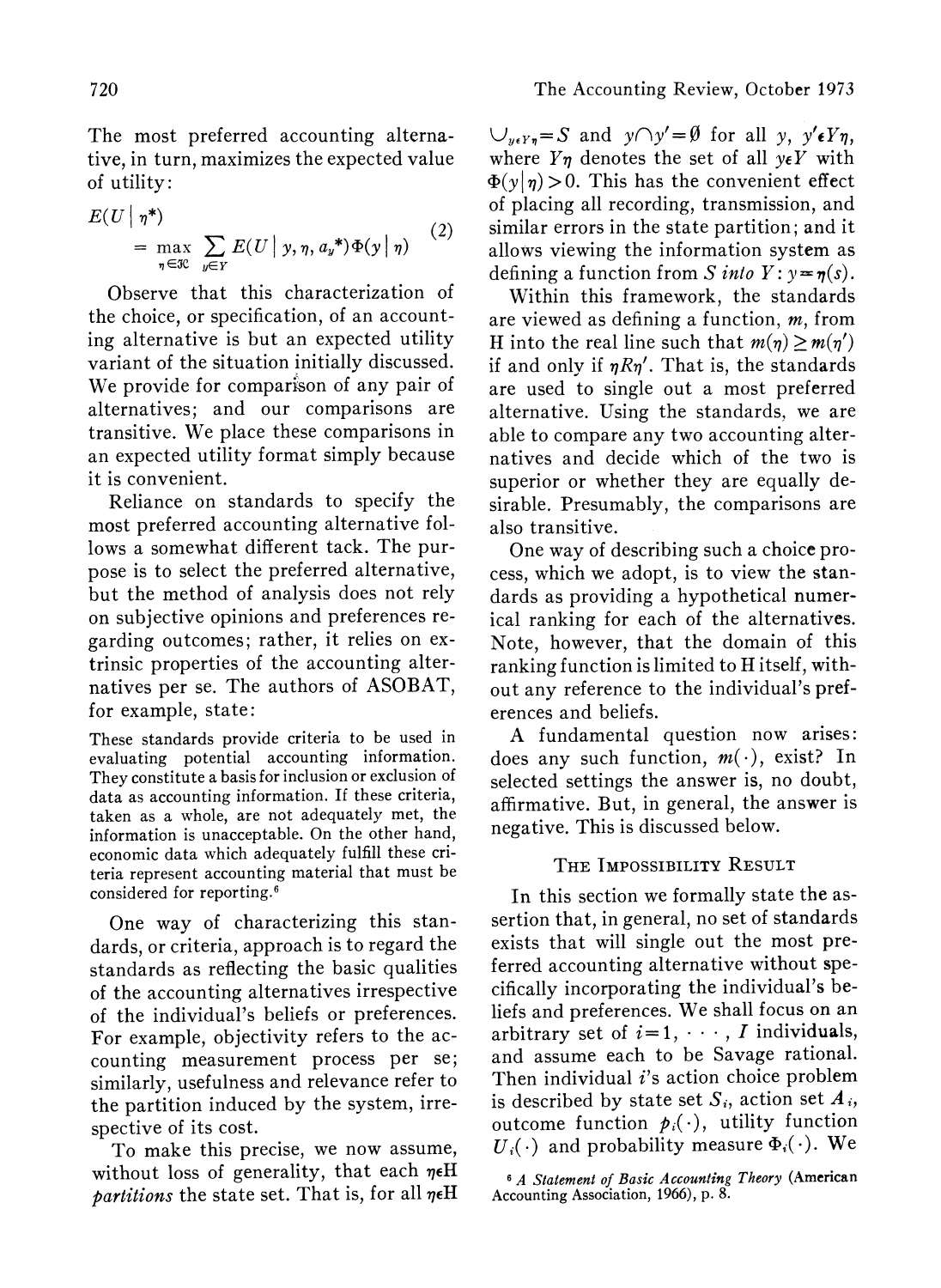**now have the following result, which is proven in the Appendix.** 

**THEOREM:** Let  $i=1, \cdots, I$  index a set **of Savage rational users of information. Further let m(-) denote a mapping from the set of information system alternatives into the real line that is independent of the individuals and their choice problems. No measure of information quality m(-) exists such that**  $m(\eta) > m(\eta')$  **if and only if**  $E(U_i|\eta)$  $\geq E(U_i|\eta')$  for all individuals and choice **problems and any arbitrary pair of information system alternatives, n and n'.** 

### **DISCUSSION**

**The major significance of this result is to ensure that, generally speaking, we cannot rely on standards to provide a normative theory of accounting. No set of standards exists that will always rank alternatives in accordance with preferences and beliefs -no matter what these preferences and beliefs are, as long as they are consistent in admitting to the expected utility characterization. This negation is, in fact, far reaching. It applies to the use of measure or aggregation theory, as discussed by Ijiri,7 the use of information theory, as discussed by Lev,8 as well as the more typical sets of standards, as in ASOBAT. It also applies with equal force to so-called managerial and financial reporting areas. Allocation criteria, such as physical identification, facilities provided, and benefits received do not universally work, nor does a criterion of statistical correlation.** 

**Further observe that the basic difficulty does not rest with a multiperson orientation. We might have a single-person situation or a multiperson setting in which only a dictator's preferences and beliefs counted. Either way, I= 1 and the Theorem remains.9 Without restricting the nature of the decision problem faced or the nature of the controlling preferences and beliefs, we simply cannot guarantee** 

**that any set of standards will single out the most preferred accounting alternative.** 

**Moreover, a less stringent interpretation of standards does not eliminate the impossibility result. That is, we might interpret the standards as, say, circumscribing the feasible list of alternatives. But this merely amounts to specifying a set of indifferent alternatives (in a feasible sense); and the Theorem goes through with equal force.** 

**We can strengthen, in fact, the result in several respects. Adding beliefs to the analysis does not circumvent the negative result. For example, we might apply objectivity only to those situations we thought might occur with "reasonable probability." This extends the domain**  of  $m(\cdot)$  to systems and beliefs, with  $m(\eta)$ , **1?) being the basic mapping. But the Theorem's proof is totally unaffected by such an addition. We could also extend the Theorem to ex post performance evaluation systems as well, where the measurements are designed to motivate subordinate decision makers.'0 But the fundamental conclusion remains: no such ranking function, in general, exists.** 

#### **SUMMARY**

**We have interpreted accounting theory as providing a complete and transitive ranking of accounting alternatives at the individual level. It was then proven that** 

**8 B. Lev, Accounting and Information Theory (American Accounting Association, 1969).** 

**9 Indeed, another fundamental difficulty arises in a multiperson setting. There is no way of moving from complete and transitive preferences at the individual level to a group level complete and transitive notion of preference that satisfies Arrow's conditions. (K. Arrow, Social Choice and Individual Values (Wiley, 1963)). As a result, we expect difficulties in the multiperson case, using standards or any other formulation of the choice process. But standards cannot even be relied upon in the individual case.** 

**10 See J. Demski, "Optimal Performance Measure-ment," Journal of Accounting Research (Autumn 1972) for a discussion of the relationship between ex ante and ex post information systems.** 

**<sup>7</sup> Y. Ijiri, "Fundamental Queries in Aggregation Theory," Journal of The American Statistical Associa-tion (December 1971).**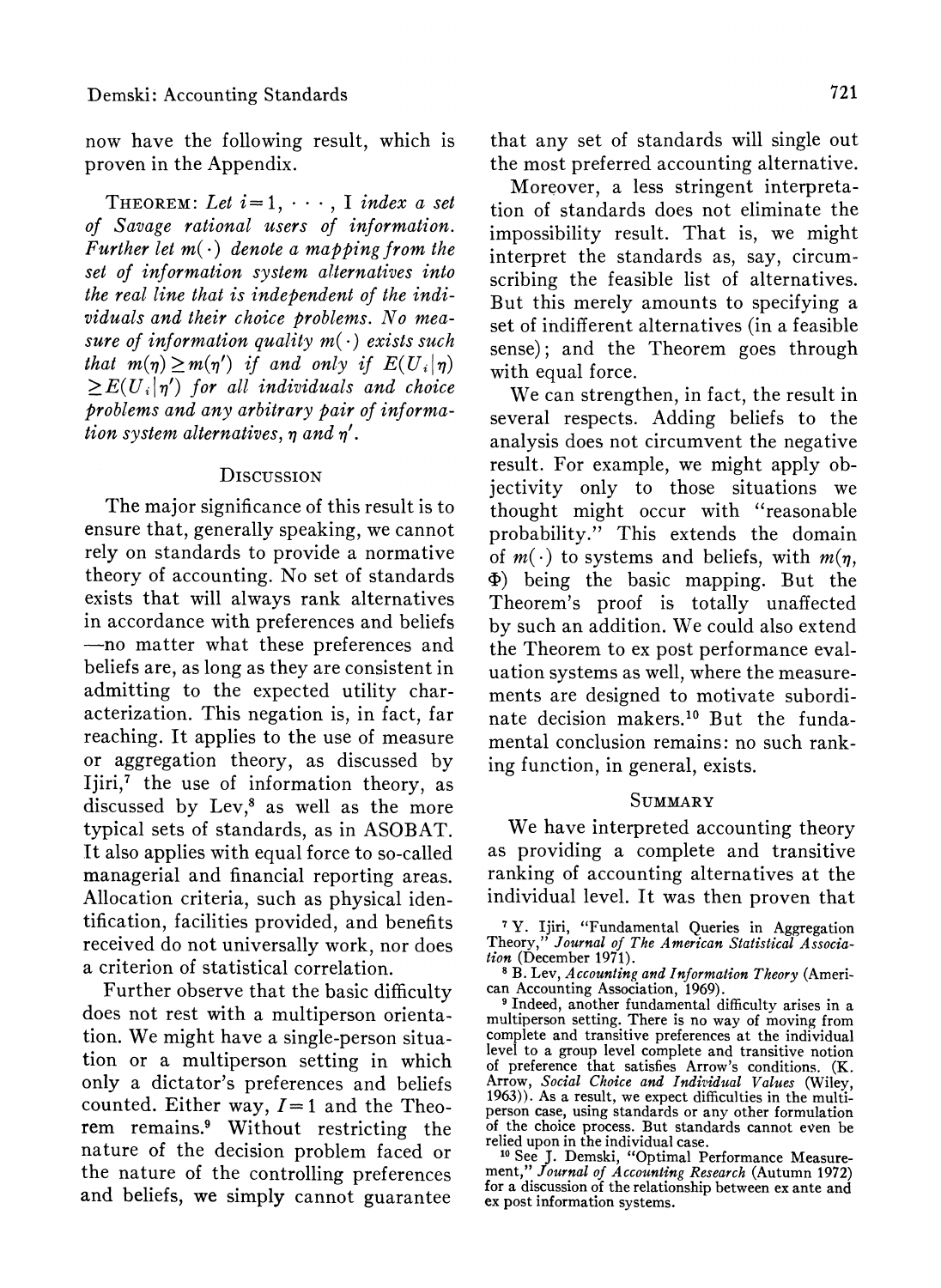**no set of standards (applied to the accounting alternatives per se) exists that will always rank accounting alternatives in relation to consistent individual preferences and beliefs. The major import of the result is to raise a number of questions. We know that standards do not always work. When, then, do they work? Under what types of conditions will various types of standards work; when they fail, how badly do they fail? We know that criteria systems, as in information theory, ASOBAT, or cost-allocation guides cannot be relied upon to provide the desired result in every situation. This does not, however, necessarily imply that they never provide the desired result. Hence, a major question in accounting theory must be conditions under which standards do work.** 

#### **APPENDIX**

**Proof of the Impossibility Theorem re**lies on a fineness Lemma. We say that  $\eta$ is as fine as  $\eta'$  if every signal from  $\eta$  is fully contained in a signal from  $\eta'$ . Alternatively, we say that  $\eta$  is as fine as  $\eta'$  when knowledge of a signal from  $\eta$  is sufficient to **construct the corresponding signal from q'. For example, capitalization of human asset values provides an income measurement system that is as fine as a conventional income measurement system; with knowledge of the former measurement one could construct the latter measurement. Similarly, a more timely measurement system is as fine as a less timely system, again because the former measurement can be used to construct the latter. Hence, with**   $\eta$  as fine as  $\eta'$ , we know that  $\eta$  tells us all that  $\eta'$  tells us, and possibly more.

**Now consider two costless accounting**  alternatives,  $\eta'$  and  $\eta''$ , where by "costless" we mean that  $p(s, a, \eta)$  is strictly independent of  $\eta'$  and  $\eta''$ . We now have the **following result linking fineness to preference between costless information systems:** 

LEMMA: Given n' and n'' are costless information systems,  $E(U_i|\eta') \geq E(U_i|\eta'')$  for all  $i = 1, \cdots, I$  and all choice problems if and only if  $n'$  is as fine as  $n''$ .<sup>11</sup>

*Proof:* **First suppose**  $n'$  **is as fine as**  $n''$ **. Dropping the i subscript, this implies that** 

$$
\Phi(y'' \mid \eta'') = \sum_{y' \subset y''} \Phi(y' \mid \eta')
$$

**Next, some algebraic manipulation of equation [2 ]establishes the desired result:** 

$$
E(U \mid \eta'')
$$
  
=  $\sum_{y'' \in Y} \Phi(y'' \mid \eta'')$  max  $\sum_{a \in A} U(\phi(s, a))$   
 $\cdot \Phi(s \mid y'', \eta'')$   
=  $\sum_{y'' \in Y} \sum_{y' \in y''} \Phi(y' \mid \eta') \max_{a \in A} \sum_{s \in S} U(\cdot)$   
 $\cdot \Phi(s \mid y'', \eta'')$   
=  $\sum_{y'' \in Y} \sum_{y' \in y''} \Phi(y' \mid \eta') E(U \mid y'', \eta'', a_{y''}^*)$   
 $\leq \sum_{y'' \in Y} \sum_{y' \in y''} \Phi(y' \mid \eta') E(U \mid y', \eta', a_{y'}^*)$   
=  $E(U \mid \eta')$ 

Thus,  $\eta'$  as fine as  $\eta''$  guarantees  $E(U|\eta')$  $\geq E(U|\eta'')$ , given both systems are cost**less.** 

Now suppose  $E(U|\eta') \geq E(U|\eta'')$  for **all individuals and any choice problem. Further suppose**  $\eta'$  is not as fine as  $\eta''$ . We proceed by contradiction. Suppose  $S = \{1,$ 2, 3, 4} and the partitions induced by  $\eta'$ and  $\eta''$ , respectively, are  $\{\{1,3\},\{2,4\}\}\$ and  $\{\{1, 2\}, \{3, 4\}\}\$ . Observe that  $p(1, 2)$  $a) = p(3, a)$  and  $p(2, a) = p(4, a)$  for all  $a \in A$  implies, for some settings, that

**<sup>11</sup> This Lemma is quite close to Blackwell's Theorem. It is, however, more general in that it does not rely on a payoff adequate partition of the state space. See D. Blackwell and M. Girshick, Theory of Games and Statis-tical Decisions (Wiley, 1954) and C. B. McGuire "Comparisons of Information Structures," Chapter 5 in C. McGuire and R. Radner (eds.), Decision and**  Organization (North-Holland, 1972) for discussion of Blackwell's Theorem. Also see J. Marschak and R. Radner, *Economic Theory of Teams* (Yale University Press, 1971) for discussion of the Lemma and the fact **that it ensures that no measure of the quality of information exists.**